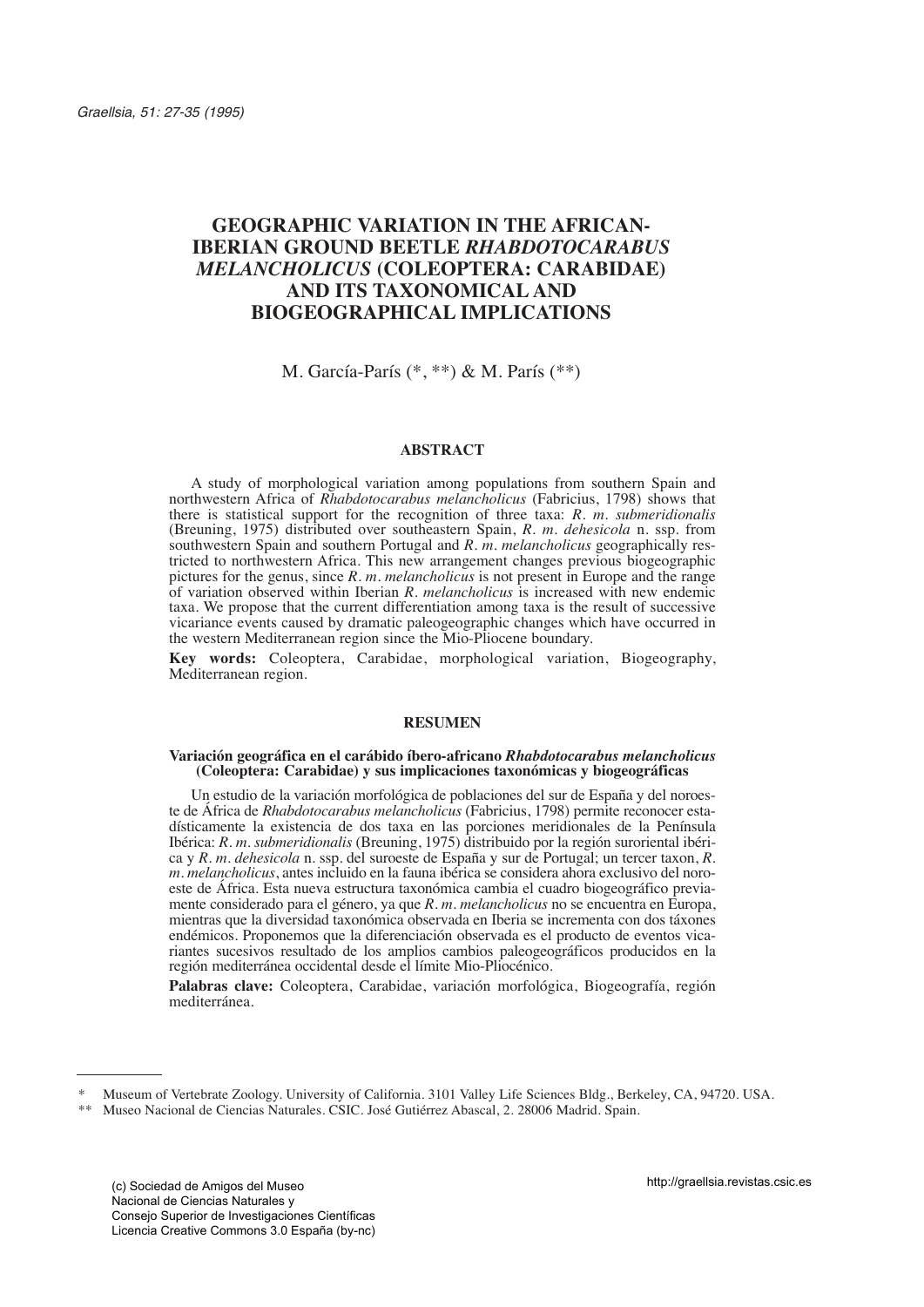The geographic range of *Rhabdotocarabus melancholicus* (Fabricius, 1798), the only species in the genus, includes the Rif mountains and adjacent areas of northern Morocco in northwestern Africa and the Iberian Peninsula in southwestern Europe (Breuning, 1935). Three geographic units are currently recognized along its range, *R. m. melancholicus* (Fabricius, 1798), distributed over northern Morocco and southeastern Spain on both sides of the Strait of Gibraltar; *R. m. submeridionalis* (Breuning, 1975), restricted to the areas not occupied by *R. m. melancholicus* in the southern half of the Iberian Peninsula; and *R. m. costatus* (Germar, 1824) widely distributed over the northern half of the Iberian Peninsula (Breuning, 1935; Jeanne, 1969; Krätschmer, 1983; Zaballos & Jeanne, 1994).

The current geographic substructure within southern *R. melancholicus*, poses both biogeographic and taxonomic problems. Land connection in the western Mediterranean Region between African and European coasts was definitively interrupted by the opening of the Gibraltar Strait, 5.5 million years ago (Fernix, *et al*., 1967; Hsü, 1983). Connections among lands in southern Iberia during early Pliocene, were mostly interrupted with the flooding of the deeply incised Guadalquivir River Bassin about 3-4 Ma ago. The formation of deep fluvial drainages during the Pliocene (López Martínez, 1989) has been considered important as speciation events in different Iberian taxa (Arntzen & García-París, 1995; Busack, 1986; Doadrio, 1988). Therefore we expect differentiation between African and European taxa begining at least 5 Ma ago, while differentiation among southern Iberian taxa may have occur throughout most of the Pliocene and the Pleistocene, with many possibilites for genetic exchange among incipient lineages. The current taxonomy of *Rhabdotocarabus* however, suggests that morphological differentiation within *R. melancholicus* has been much larger between two adjacent groups of southern European populations than between European and African populations separated by the Strait of Gibraltar. This is based on the fact that populations from southern Iberia are grouped into two morphologically defined subspecies, *R. m. submeridionalis* and *R. m. melancholicus*, while both African and southeastern Iberian populations are included in the single morphological unit, *R. m. melancholicus*. Various explanations can account for this pattern of morphological differentiation, including morphological stasis in some areas but not in others, or recent (i.e. Pleistocene) dispersal across sea barriers. Alternatively, we suggest that morphological differentiation between African and European populations of *Rhabdotocarabus* simply has been underestimated, since they share a general color pattern and no morphometric studies have been attempted to discriminate among them. Therefore, closer examination and analysis of morphological differentiation should result in a clear distinction among African and European groups.

An additional taxonomic problem results from the designation of the *R. m. submeridionalis* holotype. The name *R. m. submeridionalis* was applied to a group of morphologically distinct populations distributed over central and southwestern Iberia (Breuning, 1975; Krätschmer, 1983); however the type locality (Estepona, Málaga) is



Fig. 1. Map of the Iberian Peninsula and northwestern Africa showing the localities of material examined and the geographic range of *R. melancholicus*. Triangles indicate *R. m. melancholicus*; diamonds *R. m. submeridionalis*; and squares *R. m. dehesicola* n. ssp.

Fig. 1. Mapa de la Península Ibérica y noroeste de África donde se muestran las localidades del material examinado y la distribución geográfica de *R. melancholicus*. Los triángulos indican *R. m. melancholicus*, los rombos *R. m. submeridionalis* y los cuadrados *R. m. dehesicola* n. ssp.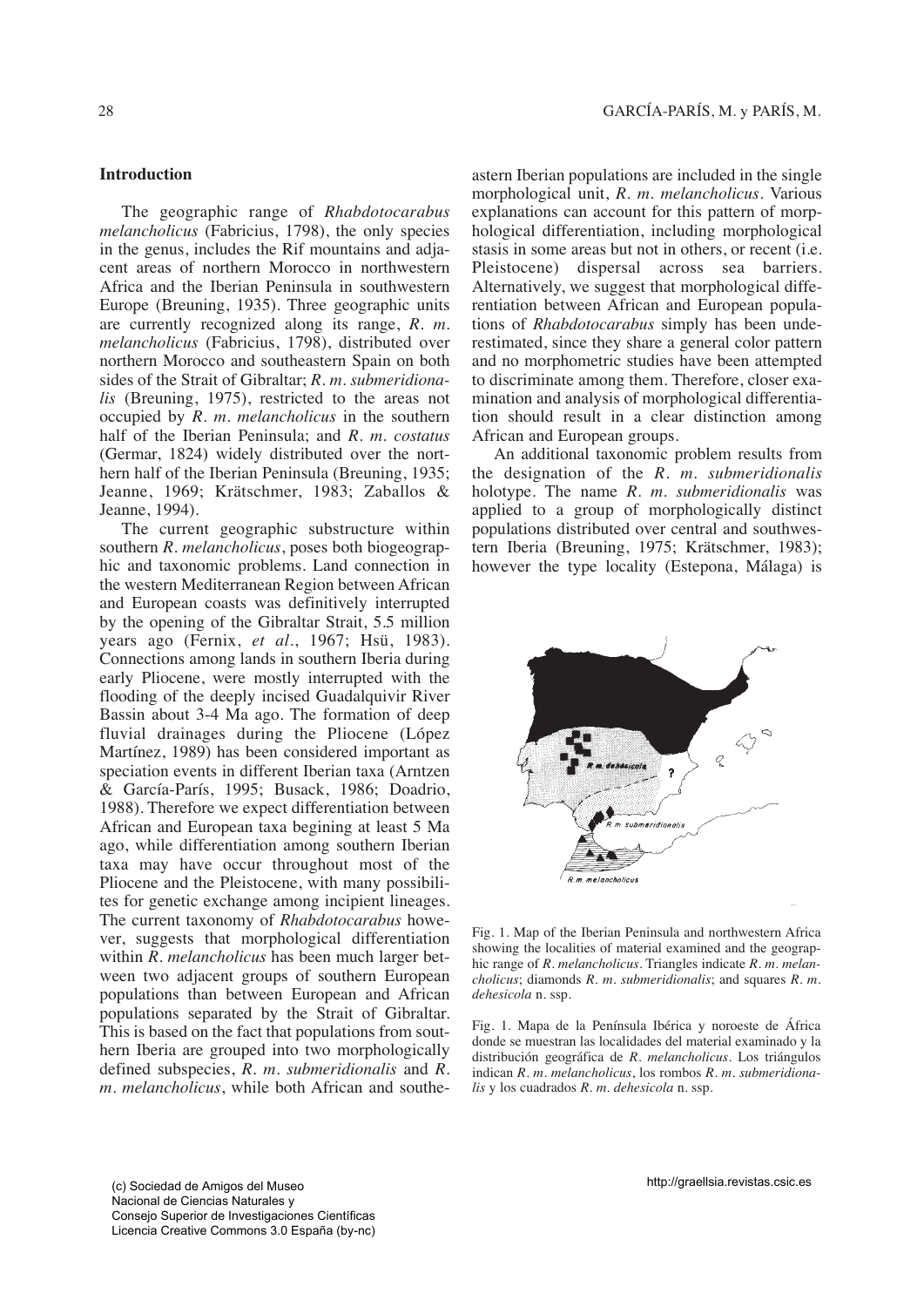clearly included within the range of *R. m. melancholicus* in southeastern Spain (Krätschmer, 1983; Zaballos & Jeanne, 1994) (Fig. 1). Therefore, if the southwestern and southeastern populations are in fact distinct, a new name would be required for the southwestern group. The problem is complicated by the fact that currently recognized *R. m. melancholicus* may be composed of two taxonomic entities. If so, the name *R. m. submeridionalis* would be available for populations in southeastern Spain while *R. m. melancholicus* would be applied exclusively to the populations of northwestern Africa.

Before the biogeographic problem can be resolved it is necessary to discriminate between the following hypotheses: whether a single morphological unit inhabits both Africa and Europe, or if there are two differentiated units, an African and an European one. In order to test these alternative hypotheses, we present the results of a quantitative analysis of prothoracic and elitral measurements from the populations in question, providing morphological characters for taxon recognition. We redescribe the taxon inhabiting western Spain and southern Portugal as *R. m. dehesicola* n. ssp., and provide a discriminant function to ascribe additional material to each taxon. We also propose a new biogeographic hypothesis for morphological evolution within *Rhabdotocarabus* in congruence with current paleogeographic models of the western Mediterranean region.

## **Material and methods**

Sixty-eight specimens of *R. melancholicus* from 18 populations in southern Spain and northern Morocco were grouped for the analysis into three geographic units, based on the characters provided by Breuning (1975) and Krätschmer (1983). Group 1: includes 30 specimens from Morocco corresponding to typical *R. m. melancholicus*; Group 2: includes 11 specimens collected near the type locality of *R. m. submeridionalis* on the coast of the provinces of Málaga and Cádiz (Spain); Group 3: includes 27 individuals from western Spain populations corresponding to *R. m. dehesicola* n. ssp., previously considered *R. m. submeridionalis* (Krätschmer, 1983) (Fig. l) (see Appendix 1 for precise collection data). All the material studied is in the collections of the Museo Nacional de Ciencias Naturales (Madrid, Spain) (col. MNCN) except some of the *R. m. submeridionalis* that are in the private collections of M. Soler (col. MS) and J.A. Fernández-Cortés (col. FC).

After a survey for qualitative diagnostic morphological characters for each group based on the examination of mounted dry specimens and male genitalia, five measurements (A to E) were taken on camera lucida drawings of the prothorax in dorsal view, as indicated in Fig. 2. Elytra length (F) from the base of the scutellum to the posterior end, and maximum width of each elytron, were measured using a digital micrometer with accuracy of 0.001 mm (Nikon). Elytron width (G) was estimated as the mean of right and left measurements. All specimens were measured by the same person.

Discriminant analyses were performed to describe the degree of effective separation of the previously defined groups and to provide discriminant functions. Males and females were analyzed separately . The discriminant analyses must be interpreted with caution since sample sizes are not equivalent for all taxa. The statistical analyses were carried out using the Systat 5 Statistical Package (Wilkinson, 1989) on a Macintosh computer.



Fig. 2. Schematic drawing of a *R. melancholicus* prothorax showing the measurements taken. Reference points for measurements are defined by connections between structures, points of maximum inflexion, and the tangent to the prothoracic margin that is parallel to the median line.

Fig. 2. Esquema del protórax de *R. melancholicus*, donde se indican las medidas tomadas. Los puntos de referencia para dichas medidas están definidos por conexiones entre estructuras, puntos de inflexión máxima y la tangente del margen protorácico que es paralela a la línea media.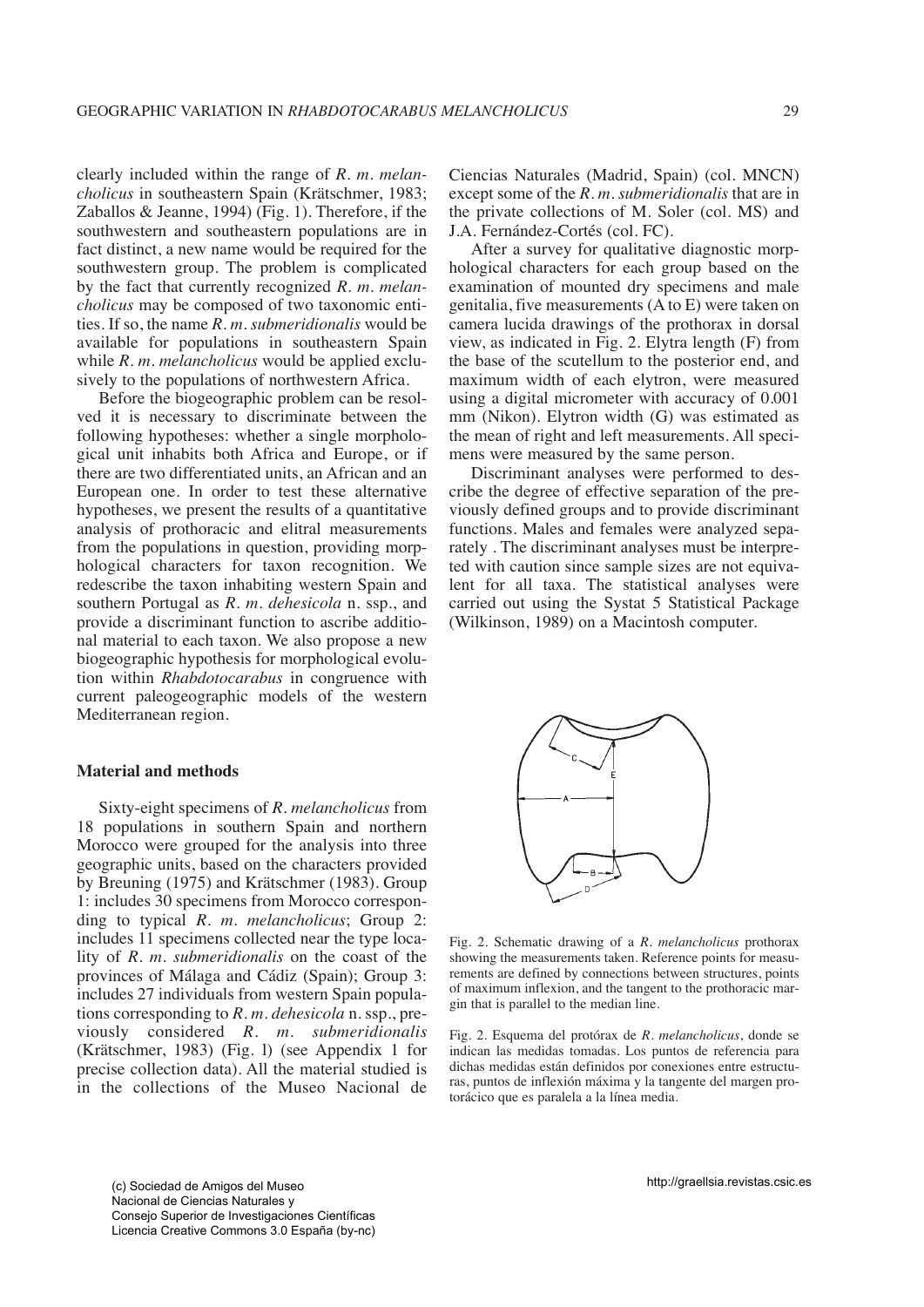Table I. Mean and standard deviation of seven morphometric variables in *R. m. melancholicus, R. m. submeridionalis* and *R. m. dehesicola* (see text and Fig. 2 for explanation).

Tabla I. Media y desviación estándar de siete variables morfométricas en *R. m. melancholicus, R. m. submeridionalis* and *R. m. dehesicola* (para más información ver texto y Fig. 2).

|                            |           | $\mathsf{A}$ | B               | $\mathbf C$ | D   | E                                       | F    | G    |
|----------------------------|-----------|--------------|-----------------|-------------|-----|-----------------------------------------|------|------|
| R. m. melancholicus        | Mean      | 6.6          | 1.3             | 3.4         | 1.9 | 2.0                                     | 3.7  | 18   |
| $n = 30$                   | <b>SD</b> | 0.29         |                 |             |     | $0.10 \quad 0.28 \quad 0.12 \quad 0.13$ | 0.19 | 0.12 |
|                            |           |              |                 |             |     |                                         |      |      |
| R. m. submeridionalis Mean |           | 6.3          | 1.3 3.3 1.7 1.9 |             |     |                                         | 3.4  | -17  |
| $n = 11$                   | SD.       | 0.34         |                 |             |     | $0.13$ $0.26$ $0.14$ $0.18$             | 0.21 | 010  |
|                            |           |              |                 |             |     |                                         |      |      |
| $R. m.$ dehesicola         | Mean      | 6.7          | 1.3             | 3.8         | 1.8 | - 1.9                                   | 3.7  | 18   |
| $n = 27$                   | <b>SD</b> | 0.27         |                 |             |     | $0.10 \quad 0.28 \quad 0.10 \quad 0.32$ | 0.13 | 0.11 |

# **Results**

*Rhabdotocarabus m. submeridionalis* was diagnosed as an intermediate form between *R. m. melancholichus* and *R. m. costatus* (Breuning, 1975), while Krätschmer (1983) provided additional diagnostic characters to distinguish *R. m. submeridionalis* from *R. m. melancholicus,* based on prothorax shape and coloration pattern. However, both authors (Breuning, 1975; Krätschmer, 1983) included the type locality of *R. m. submeridionalis* in the supposed geographic range of the Iberian *R. m. melancholicus* (southeastern Spain). Moreover, the external characters provided by Krätschmer (1983) to characterize *R. m. submeridionalis* completely match the characters of our western sample (*R. m. dehesicola*) (group 3), but do not apply to material from *R. m. submeridionalis* type locality (group 2). A characterization of the different groups is thus needed. To avoid further nomenclatorial problems we use from here on the name *R. m. submeridionalis* to the group of populations living around its type locality in southeastern Spain, previously considered *R. m. melancholicus* (group 2); the name *R. m. dehesicola* n.ssp. to the populations inhabiting southwestern Spain and Portugal, previously considered *R. m. submeridionalis* (group 3); while *R. m. melancholicus* is only used for the North-African populations (group l) (Fig. 1).

Moroccan (*R. m. melancholicus*) and southeastern Spanish (*R. m. submeridionalis*) populations have a prothoracic shape characterized by a subquadrangular pronotum, with almost parallel posterior edges in Moroccan individuals, and slightly convergent in southeastern Spanish individuals. Moroccan and southeastern Spanish populations



Fig. 3. Plot of the discriminant scores for male *R. m. melancholicus*, *R. m. submeridionalis* and *R. m. dehesicola* obtained from the analysis of seven morphometric variables (see Table II).

Fig. 3. Análisis discriminante para machos de *R. m. melancholicus*, *R. m. submeridionalis* y *R. m. dehesicola* obtenido a partir de siete variables morfométricas (ver Tabla II).

(c) Sociedad de Amigos del Museo Nacional de Ciencias Naturales y Consejo Superior de Investigaciones Científicas Licencia Creative Commons 3.0 España (by-nc)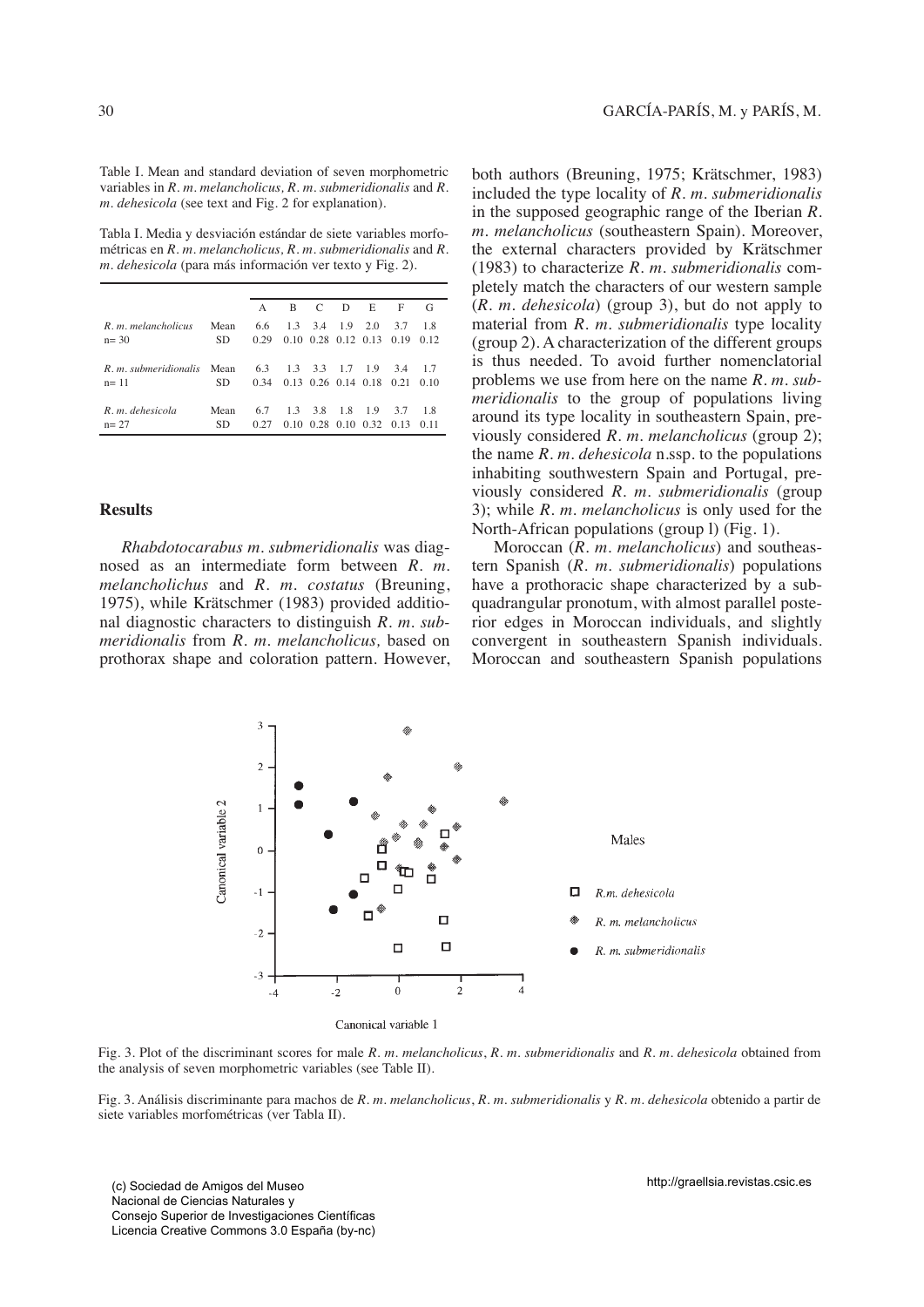Table II. Discriminant function to distinguish among males of the southern subspecies of *R. melancholicus*. The analysis is based in seven prothoracic and elytral measurements.

Table III. Discriminant function to distinguish among females of the southern subspecies of *R. melancholicus*. The analysis is based in seven prothoracic and elytral measurements.

Tabla II. Función discriminante para distinguir entre los machos de las subespecies sureñas de *R. melancholicus.* El análisis está basado en siete medidas protorácicas y elitrales.

Tabla III. Función discriminante para distinguir entre las hembras de las subespecies sureñas de *R. melancholicus.* El análisis está basado en siete medidas protorácicas y elitrales.

| A. Group classification function coefficents. $Rmm = R$ . m. melan-<br>cholicus; $Rms = R$ . m. submeridionalis; $Rmd = R$ . m. dehesicola. |                                                | A. Group classification function coefficents. $Rmm = R.m.$ melan-<br>cholicus; $Rms = R$ . m. submeridionalis; $Rmd = R$ . m. dehesicola. |             |                         |                                                  |              |                |  |
|---------------------------------------------------------------------------------------------------------------------------------------------|------------------------------------------------|-------------------------------------------------------------------------------------------------------------------------------------------|-------------|-------------------------|--------------------------------------------------|--------------|----------------|--|
| Variable                                                                                                                                    | <b>Rmm</b>                                     | Rms                                                                                                                                       | Rmd         | Variable                | Rmm                                              | Rms          | Rmd            |  |
| A                                                                                                                                           | $-25.35$                                       | $-22.24$                                                                                                                                  | $-15.22$    | А                       | 40.68                                            | 57.37        | 62.03          |  |
| B                                                                                                                                           | $-55.39$                                       | $-71.52$                                                                                                                                  | $-60.15$    | B                       | 57.62                                            | 22.25        | 39.70          |  |
| C                                                                                                                                           | 29.91                                          | 25.09                                                                                                                                     | 20.42       |                         | $-101.73$                                        | $-97.04$     | $-111.02$      |  |
| D                                                                                                                                           | 92.52                                          | 82.96                                                                                                                                     | 91.86       | D                       | 23.78                                            | 31.41        | 16.50          |  |
| E                                                                                                                                           | 120.28                                         | 105.67                                                                                                                                    | 112.00      | E                       | 4.75                                             | $-20.49$     | $-9.77$        |  |
| F                                                                                                                                           | 26.92                                          | 28.92                                                                                                                                     | 23.81       |                         | 0.83                                             | 6.02         | $-2.44$        |  |
| G                                                                                                                                           | $-63.51$                                       | $-52.98$                                                                                                                                  | $-52.91$    | G                       | 79.20                                            | 68.65        | 91.65          |  |
| Constant                                                                                                                                    | $-407.31$                                      | $-366.93$                                                                                                                                 | $-401.66$   | Constant                | $-336.23$                                        | $-317.82$    | $-333.88$      |  |
|                                                                                                                                             | B. Classification success among groups (males) |                                                                                                                                           |             |                         | B. Classification success among groups (females) |              |                |  |
| Predicted group                                                                                                                             |                                                |                                                                                                                                           |             | Predicted group         |                                                  |              |                |  |
| Actual group                                                                                                                                | <b>Rmm</b>                                     | Rms                                                                                                                                       | Rmd         | Actual group            | <b>Rmm</b>                                       | Rms          | Rmd            |  |
| <i>Rmm</i> $(n = 17)$                                                                                                                       | $14(82.4\%)$                                   | $O(0\%)$                                                                                                                                  | $3(17.6\%)$ | <i>Rmm</i> $(n=13)$     | $12(92.3\%)$                                     | $0(0\%)$     | $1(7.7\%)$     |  |
| <i>Rms</i> $(n = 6)$                                                                                                                        | $0(0\%)$                                       | $6(100\%)$                                                                                                                                | $0(0\%)$    | <i>Rms</i> $(n = 5)$    | $0(0\%)$                                         | 5 (100 $%$ ) | $0(0\%)$       |  |
| <i>Rmd</i> ( $n=12$ )                                                                                                                       | $0(0\%)$                                       | $1(8.3\%)$                                                                                                                                | 11(91.7%)   | <i>Rmd</i> ( $n = 15$ ) | $1(6.7\%)$                                       | 1(6.7%)      | 13 (86.6 $%$ ) |  |

show narrower lateral margins and narrower posterior prothoracic expansions than southwestern Spanish populations (*R. m. dehesicola*). *Rhabdotocarabus m. dehesicola* shows a prothorax wider than it is long with concave posterior edges, expanded margins and wider posterior prothoracic



Fig. 4. Plot of the discriminant scores for female *R. m. melancholicus, R. m. submeridionalis* and *R. m. dehesicola* obtained from the analysis of seven morphometric variables (see Table III).

Fig. 4. Análisis discriminante para hembras de *R. m. melancholicus, R. m. submeridionalis* y *R. m. dehesicola* obtenido a partir de siete variables morfométricas (ver Tabla III).

(c) Sociedad de Amigos del Museo Nacional de Ciencias Naturales y Consejo Superior de Investigaciones Científicas Licencia Creative Commons 3.0 España (by-nc) http://graellsia.revistas.csic.es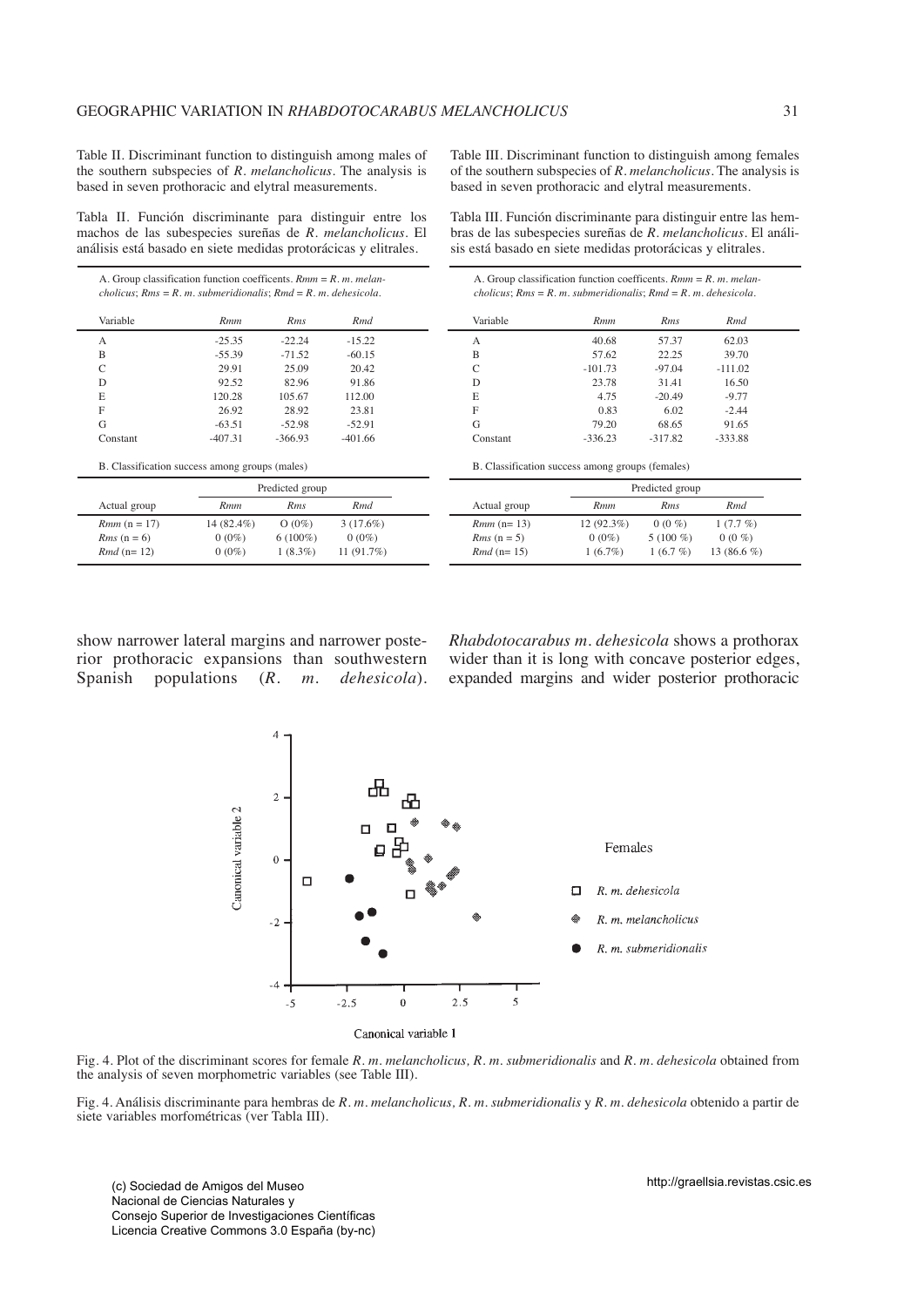expansions. Vertex punctuation is very dense and extends almost until mandibular insertion in *R. m. dehesicola*, while it is restricted to the posterior part of the head in both *R. m. melancholicus* and *R. m. submeridionalis*. General shape is elongated in *R. m. melancholicus* and *R. m. submeridionalis* while it appears stouter in *R. m. dehesicola*. General coloration is dark bronze to dark brown with metallic reflections restricted to the elytral shoulders and prothoracic margins in Moroccan populations (*R. m. melancholicus*), while it is dark brown with a more shiny background at the elytral and prothoracic margins in *R. m. submeridionalis*. General coloration of *R. m. dehesicola* is bronze-copper to dark olive green, with metallic green reflections over most of the prothorax, vertex and elytra surfaces; the reflections are more intense at the margins of the prothorax and elytra. There are no differences in male genitalia among the three groups, although all of them differ conspicuously from the northern *R. m. costatus*, as Raynaud (1972) and Krätschmer (1983) pointed out.

Mean and standard deviation of all measurements for each group are shown in Table 1. The results of the discriminant analysis show effective discrimination among the three southern groups, using both males (Fig. 3) and females (Fig. 4). The proportion of correct classifications is greater than 82% for all three groups, for both males and females (Tables 2 and 3). The existence of three morphologically differentiated groups of populations within southern *R. melancholicus*, corresponding to



Fig. 5. Dorsal views of the holotype of *R. m. dehesicola.* 5a: general habitus; 5b: detail of prothorax and head.

Fig. 5. Vista dorsal del holotipo de *R. m. dehesicola.* 5a: habitus; 5b: detalle de la cabeza y del protórax.

*R. m. melancholicus*, *R. m. submeridionalis* and a southwestern group (*R. m. dehesicola*), is thus supported.

The taxonomic implications of these results are first that *R. m. submeridionalis* is a valid taxon distributed over southeastern Spain which includes neither the populations studied by Krätschmer (1985) under that name, nor some of the paratypes from western Spain of Breuning's (1975) type series of *R. m. submeridionalis*. Second, the wellcharacterized populations from western Spain require a new name. The description of these populations as a new taxon, *R. m. dehesicola* is presented below. And third, *R. m. melancholicus* is endemic to north-western Africa.

#### *Rhabdotocarabus melancholicus dehesicola* n. ssp.

MATERIAL: Holotype: Male from Torrejón El Rubio, Monfragüe, province of Cáceres (Extremadura, Spain), 3-I-1988, J. Dorda & M. Esteban leg., col. MNCN. Paratypes: Spain: Badajoz: Alburquerque, 27-XII-1989 (1 male), M. García-París leg., col. MNCN; Alconera, Puerto de Santo Domingo, 27-XII-1985 (2 males), M. García-París leg., col. MNCN; Embalse de Proserpina, Mérida, 8-XI-1988 (1 female), R. Márquez leg., l0-XI-1988 (1 male, 1 female), A. García Martínez leg., col. MNCN; Mérida, 26-III-1986 (2 males), M. García-París leg., 3-I-1986 (2 females), M. García-París leg., 5-I-1986 (1 female), J. Dorda leg., col. MNCN. Cáceres: Logrosán, l9-IV-1984 (1 female), M. García-París leg., 27-XII-1985 (1 male), M. García-París leg., 3-I-1988 (1 male, 2 females), C. Martín & M. García-París leg., col. MNCN; Navalmoral de la Mata, 4-V-1987 (1 male), C. Martín & M. García-París leg., 27-XI-1989 (1 female), M. García-París leg., col. MNCN; Pescueza, 29-III-1983 (1 male), E. Gómez Granado leg., col. MNCN; Santibáñez el Alto, 7-XII-l990 (1 female), C. Martín & M. García-París leg., col. MNCN; Torrejón El Rubio, Monfragüe, XI-1985 (1 female), J. Dorda & M. Esteban leg., 26-I-1986 (1 male, 1 female), J. Dorda &, M. Esteban leg., col. MNCN; Trujillo, l9-III-1987 (2 females), C. Martín & M. García-París leg., col. MNCN.

DIAGNOSIS.— The non-terminally constricted male aedeagus places *R. m. dehesicola* in the *R. m. melancholicus* group. *R. m. dehesicola* is distinguished from *R. m. melancholicus* and *R. m. submeridionalis* by its broader prothorax with expanded margins, coppery-bronze metallic coloration, and pits of the vertex extending from the eyes to the mandibular insertion.

DESCRIPTION OF THE HOLOTYPE.— Male (field number 305) (Fig. 5). Total length (from the tips of the mandibles to the posterior end of the elytra): 25.0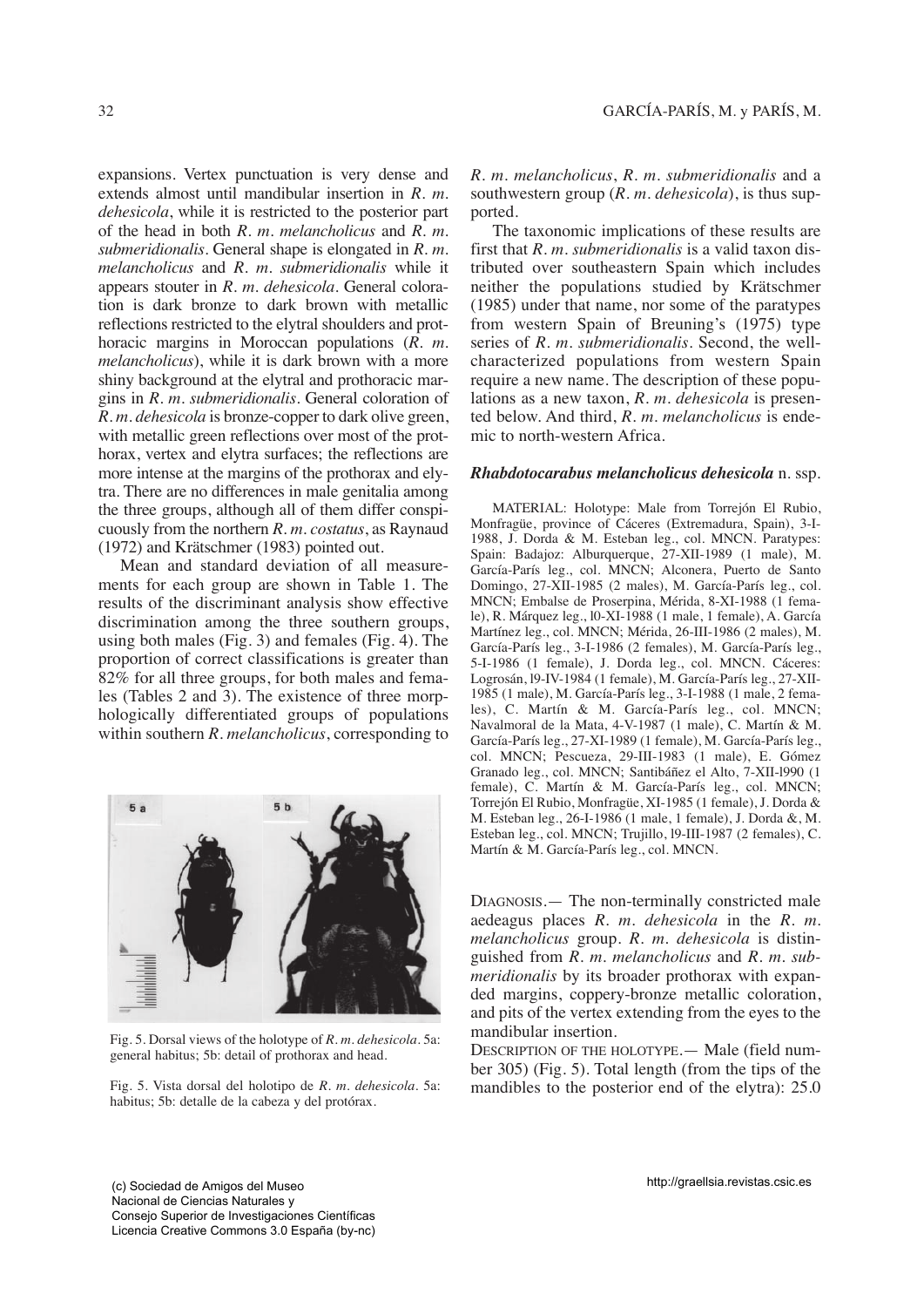mm; pronotum length (from the anterior end to the tip of the pronotal expansions): 6.2 mm; maximum pronotum width: 7.3 mm; and elytra length: 14.8 mm. Head long and narrow. Lateral edges of the vertex delimited by a strong keel running from the posterior edge of the eye to the end of the epistome. This keel forms an angle at the mandibular insertion point. Dorsal surface of the vertex covered by dense large foveolae, decreasing in size and density towards the epistome, but reaching at least the mandibular insertion. Prothorax wider than it is long, with expanded margins and broad posterior prothoracic expansions. Pronotal surface covered by shallow pits progressively transformed to fine granuli at the posterior expansions. Median prothoracic line marked. Two large depressions in the posterior half of the pronotum. Long, convex elytra. Wide elytral margin. Continuous, pronounced dorsal ridges with smooth rounded tops. Elytral intervals with a rough surface covered by dense pointed granuli that vary in size, the median ones being bigger. Black shiny limbs. First to fourth protarsal segments expanded. Distal portion of the mesotibiae with a dense goldish hairy brush in dorsal position. Seven terminal antennae segments densely covered by short setae. Smooth shiny ventral terguites in the median region, rugous at the sides. Last ventral terguite with shallow pits that become shallow furrows at the terminal edge.

Coppery-brown dorsal coloration with green metallic reflections over the entire surface. The reflections are more intense at the margins of the elytra and prothorax, especially at the elytral shoulders. Black shiny ventral surfaces and limbs.

VARIATION.— Female paratypes similar to male but larger, with non-expanded protarsi and less developed mesotibial brushes. Measurements of a paratype female (field number 312) are: Total length: 28.3 mm; pronotum length: 6.9 mm; pronotum width: 8.2 mm; length of the elytra: 17.3 mm.

Median prothoracic line and posterior depressions can be almost invisible in some individuals. Dorsal coloration varies from dark olive green to dark brown, always with a copper or bronze metallic hue over the entire surface.

ETYMOLOGY.— The epithet "dehesicola", a substantive in apposition, is derived from the Spanish "dehesa" and the Latin "-cola" ("inhabitant"), and refers to these beetles as the inhabitants of the "dehesa", a human-modified *Quercus* savannah like forest which is the main habitat of the species in western Spain.

HABITAT AND GEOGRAPHIC DISTRIBUTION.— *R. m. dehesicola* is a riparian beetle usually found during the day under stones close to small streams or around temporary ponds. Active behavior has been observed on rainy nights when animals were seen walking on wet soil around ponds. Most of the captures have been made in flat "dehesas" of *Quercus ilex ballota* (Desf.) Samp. and *Q. suber* L., or in hilly *Q. i. ballota* forests with a high density of shrubs.

*R. m. dehesicola* is endemic to southern Spain and Portugal, north to the Guadalquivir River. Its distribution in Portugal ranges from the Algarve in the south to the Tajo basin in the north (Krätschmer, 1983). Its distribution in Spain ranges from the southern slopes of the Sistema Central mountains along the provinces of Cáceres and Toledo in the north, to the province of Huelva in the south, with local penetrations in western portions of Cádiz province (Zaballos & Jeanne, 1994). The northern limit of the subspecies is marked by the contact zone with *R. m. costatus*. The southern limit is defined by the contact zone with *R. m. submeridionalis* in Cádiz province, while the eastern limits of its range are not yet defined.

# **Discussion**

Four morphologically differentiated taxa can be recognized within *R. melancholicus.* A northern form, *R. m. costatus*, well characterized based on aedeagus shape, color pattern, body proportions, and sculpturing of dorsal structures (Breuning, 1935; Jeanne, 1969; Raynaud, 1972; Krätschmer, 1983), and three distinct southern taxa statistically supported in our analysis: *R. m. melancholicus, R. m. submeridionalis* and *R. m. dehesicola*. Based on aedeagus shape and general body proportions, the affinities of the three southern groups (*R. m. melancholicus, R. m. submeridionalis* and *R. m. dehesicola*) to each other are greater than the affinities of any to the northern populations included in *R. m. costatus*. The contact zone between the northern *R. m. costatus* and the southern groups has not been studied yet, but some data support the existence of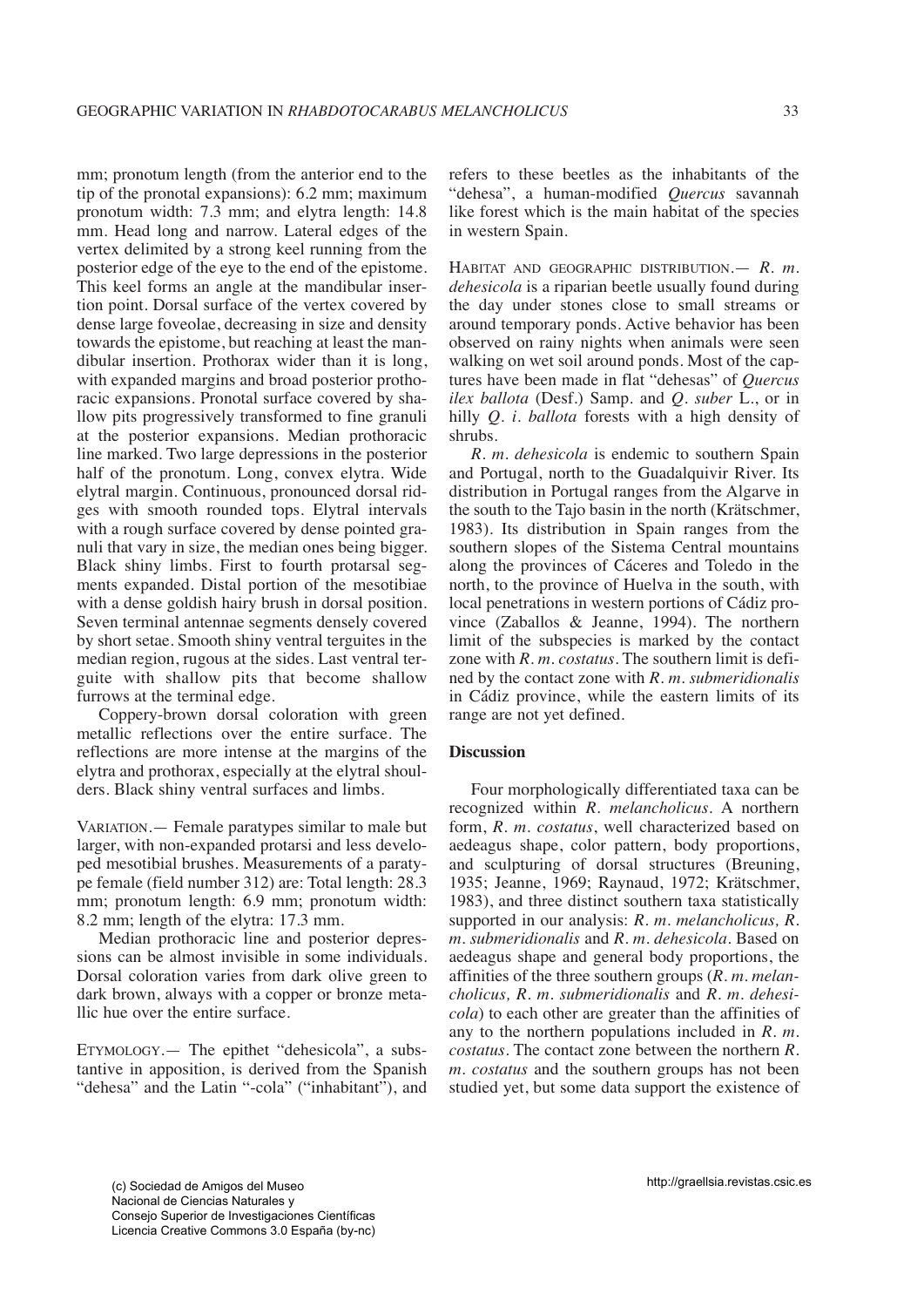a narrow hybrid zone between *R. m. costatus* and *R. m. dehesicola* in the western slopes of the mountains of the Sistema Central Range (Krätschmer, 1983; García-París, unpublished data). The northeastern limit of the distribution of *R. m. submeridionalis* is unknown, although the limit proposed by Krätschmer (1983), including the Sierra of Alcaraz (province of Albacete), should be considered as an initial hypothesis. The contact zones among the three southern groups are also unknown. The discriminant functions provided here can be used to assign individuals of intermediate localities to one of the two southern subspecies. However, based on their similarity in aedeagus shape and the lack of important geographic barriers, large areas of mor-phological transition are expected.

#### BIOGEOGRAPHIC IMPLICATIONS

This new taxonomic structure within southern *R. melancholicus* is congruent with current hypotheses of western Mediterranean paleogeography (López Martínez, 1989). According to such hypotheses we can reconstruct an evolutionary scenario based on vicariance processes to explain current geographic substructure within southern *R. melancholicus*. The initial stock of southern *R. melancholicus* isolated in the Betic-Riffean massif, was cut into two separate units by the formation of the Strait of Gibraltar about 5.5 Ma ago during Miocene-Pliocene transition (Fernix *et al*., 1967; Hsü, 1983). Subsequent filling of the Mediterranean Basin and the Pliocene inundation of the Guadalquivir River Basin by the sea, created a geographic barrier separating Iberian populations into two groups again, one corresponding to present day populations of *R. m. dehesicola* distributed on the northern side of the Guadalquivir river basin, the other corresponding to *R. m. submeridionalis* located south to the Guadalquivir River Valley. Isolated populations of *R. m. dehesicola* found in the southern shore of the Guadalquivir River valley in the province of Cádiz (Zaballos & Jeanne, 1994) could be the result of recent (Holocene) migration, since sediment deposits and drought could facilitate the dispersal of *Rhabdotocarabus* across the river.

Further studies including a phylogenetic analysis using a complete set of morphological or molecular characters would allow a test of the propossed biogeographic hypothesis for *R. melancholicus* differentiation. If *R. m. melancholicus*, the African taxon, is not the sister group of a southern Iberian clade formed by *R. m. submeridionalis* and *R. m. dehesicola*, the proposed model would be rejected. A review of the taxonomic position of *R. m. costatus* and of the contact zones among taxa are also needed in order to generate a more general scenario for *Rhabdotocarabus* evolution.

## ACKNOWLEDGMENTS

We thank J. Dorda, M. Esteban, A. García Martínez, E. Gómez Granado, J.I. López Colón and R. Márquez who kindly provided us with additional material for the description of *R. m. dehesicola*; M. Soler and J.A. Fernández-Cortés for allowing us to study material from their private collections; C. Martín and I. Izquierdo, curators of Entomology of the Museo Nacional de Ciencias Naturales, who facilitated the study of the collections; E. Jockusch, S. Deban, M. Mahoney and D. Buckley for their helpful suggestions on the manuscript; F. París, R. Sánchez and E. Soteras for their help with drawings and photographs. This work has been partially funded by an FPPI fellowship of the Ministerio de Educación y Ciencia of Spain to MGP.

# **References**

- ARNTZEN, J. W. & GARCÍA-PARÍS, M., 1995. Morphological and allozyme studies of midwife toads (genus *Alytes*), including the description of two new taxa from Spain. *Bijd. Dierk*., 65(1): 5-34.
- BREUNING, S. VON, 1935. *Monographie der Gattung* Carabus *L*. In: (E Reitter's nachf, ed.) *Bestimmungs-Tabellen der europäischen Coleopteren*, 109: 1123-1360.
- BREUNING, S. VON, 1975. Description de nouvelles sous-espèces du genre *Carabus* L. (s.l.) (Coléoptères Carabidae Carabinae). *Nouv. Rev. Entomol*., 5(2): 129-134.
- BUSACK, S. D., 1986. Biogeographic analysis of the herpetofauna separated by the formation of the Strait of Gibraltar. *Natl. Geogr. Res.,* 2: 17-36.
- DOADRIO, I., 1988. Delimitation of areas in the Iberian peninsula on the basis of freshwater fishes. *Bonn. Zool. Beitr.,* 39: 113-128.
- FERNIX F.J.; MAGNE, J. & MONGIN, D., 1967. The paleogeography of the eastern Betic ranges of